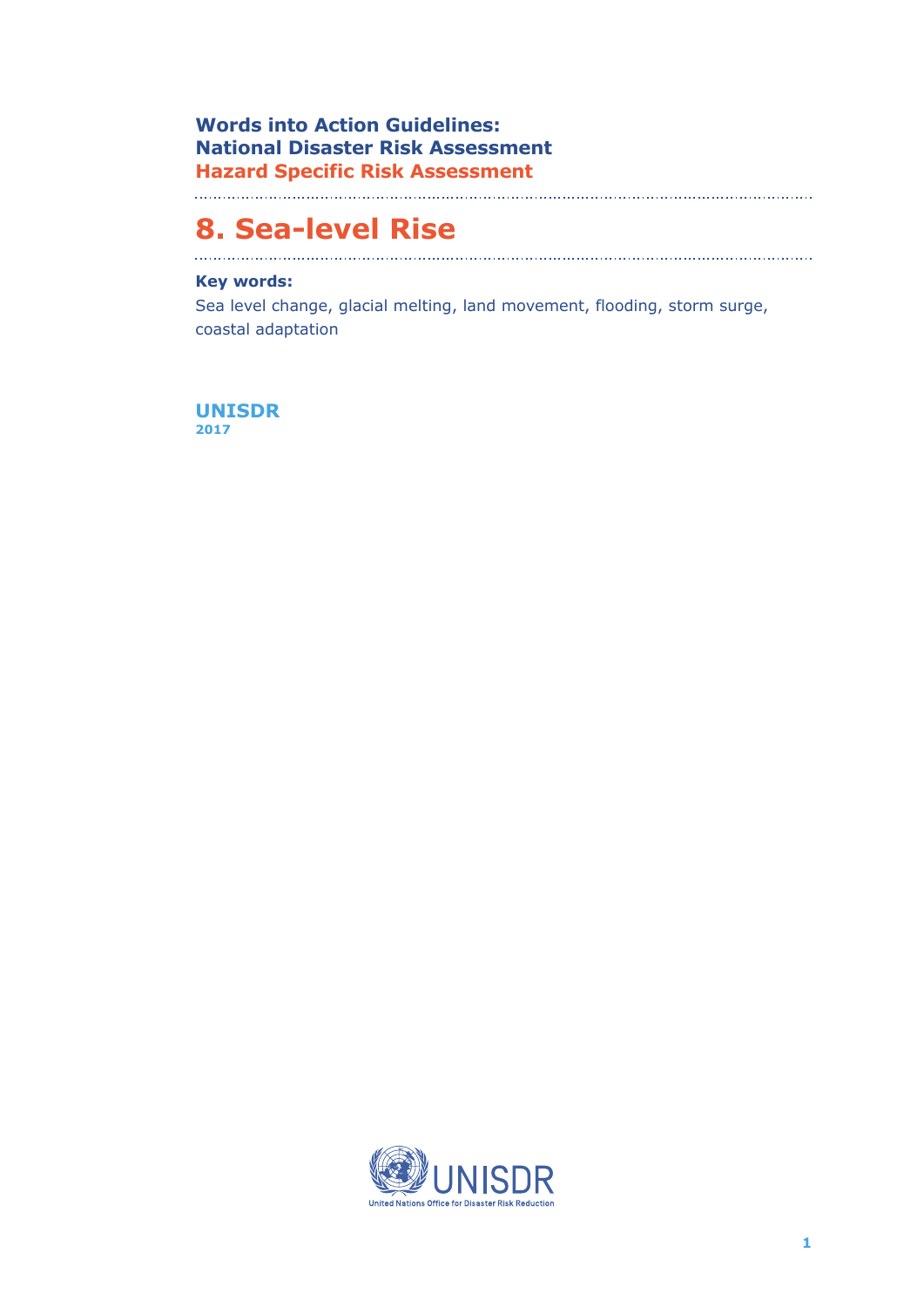Global climate change is expected to impact the entire globe by the end of this century. The release of carbon dioxide and other greenhouse gases is responsible for rapidly rising global mean surface temperatures, which could increase by as much as 4.8˚C by 2100.1 This warming is causing ice to melt, along with an expansion of warming waters that is expected to increase global sea levels between 0.26 and 0.82 metres according to the 2013 report of the Intergovernmental Panel on Climate Change.

These rising sea levels pose an extreme risk to many global cities2, including Shanghai (China), Mumbai (India), Rio de Janeiro (Brazil), New York (United States) and London (United Kingdom). Many global regions, such as the South Pacific island of Tuvalu and low-lying coastal areas of Bangladesh, are already experiencing significant coastal flooding and inundation due to sea-level rise.3 4, But this is merely the beginning, as it is expected that, without adaptation, 0.2 to 4.6 per cent of the global population will be flooded annually by the end of this century, costing approximately 0.3 to 9.3 per cent of global gross domestic product.5

In undertaking hazard assessment, we need to keep in mind that because sea-level rise occurs gradually, it behaves very differently from many other hazards. Its impacts may not be immediately seen or coalesce around a single sea-level rise event. Permanent flooding on land is a direct hazard caused by sea-level rise; however, a number of indirect (secondary) hazards need to be incorporated into the assessments. These include extended damage caused by storm surges or saltwater contamination of fresh water sources.

# **Hazard assessment**

Understanding disaster risk related to sea-level rise is essential to understanding the scale of impact this hazard could have for a particular locality. In the United States, the Mississippi River delta – including the city of New Orleans – is already experiencing severe flooding. Other regions, such as south-east Alaska, are not expected to experience rising sea levels until later in the century.

The table below lists some resources that are currently available to assess the risk of sea-level rise. It also provides links to sources on strengthening disaster risk reduction governance to manage sea-level rise, on enhancing

<sup>1</sup> Working Group I Contribution to the Fifth Assessment Report of the Intergovernmental Panel on Climate Change. *Climate Change 2013: The Physical Science Basis.* Cambridge: Cambridge University Press.

<sup>2</sup> Nicholls, R. J. and A. Cazenave (2010). Sea-level rise and its impact on coastal zones. Science, vol. 328, pp.1517-1520.

<sup>3</sup> Church, J. A., N.J. White and J.R. Hunter (2006). Sea-level rise at tropical Pacific and Indian Ocean islands. *Global and Planetary Change,* vol. 53, issue 3, pp.155-168.

<sup>4</sup> Hamlington, B. D. and others (2014). Uncovering an anthropogenic sea-level rise signal in the Pacific Ocean. *Nature Climate Change,* vol. 4, pp. 782-785.

<sup>5</sup> Hinkel, J. and others (2014). Coastal flood damage and adaptation costs under 21st century sea-level rise. Proceedings of the National Academy of Sciences 111, pp. 3292-3297.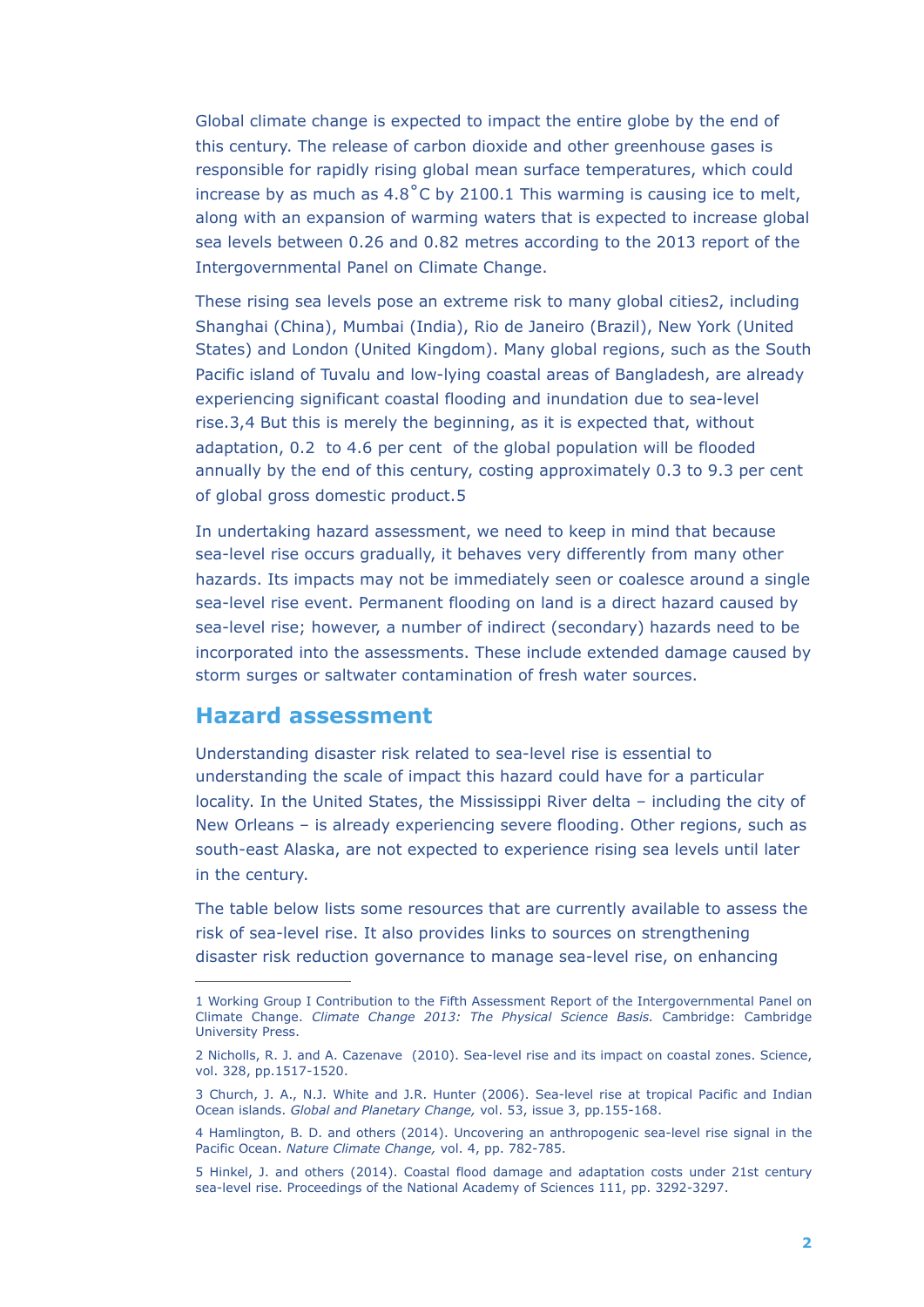disaster preparedness for effective response and on guiding resilience investment.

The global costs of protecting the coast with dikes alone are estimated to range between US\$ 12 billion and US\$ 71 billion by 2100.5 While this investment in disaster risk resiliency may appear costly, it is still much less than the projected loss of gross domestic product – as forced migration of between 1.6 million and 5.3 million people caused by sea-level rise, without adaptation, is estimated to cost between US\$ 300 billion and US\$ 1,000 billion.<sup>6</sup>

| Description of<br>input data                             | National entities that most commonly have<br>this data                                                                                                     | Examples of open<br>databases available<br>from international<br>sources |
|----------------------------------------------------------|------------------------------------------------------------------------------------------------------------------------------------------------------------|--------------------------------------------------------------------------|
| Rates of past<br>sea-level<br>change from<br>tide gauges | National Oceanic and Atmospheric<br>Administration,<br>British Oceanographic Data Centre                                                                   | www.gloss-<br>sealevel.org/<br>www.psmsl.org/                            |
| Sea-level<br>altimetry data                              | United States National Aeronautics and Space<br>Administration                                                                                             | www.nodc.noaa.go<br>v/SatelliteData/<br>iason/                           |
| Future sea-level<br>projections                          | United Nations Intergovernmental Panel on<br><b>Climate Change</b>                                                                                         | www.ipcc-data.org/                                                       |
| Sea-level<br>adaptation<br>strategies                    | United States National Park Service, United<br>States Environmental Protection Agency,<br>Australian Government Geoscience Australia<br>OzCoasts programme | www.cakex.org/<br>https://<br>coastadapt.com.au/                         |
| <b>Examples of</b><br>general<br>adaptation<br>projects  | weADAPT, a collaborative platform supported<br>by Sweden                                                                                                   | www.weadapt.org/<br>placemarks/maps<br>https://<br>toolkit.climate.gov/  |

**Table 1**- Sources of data for sea-level rise risk assessment

<sup>6</sup> A global analysis of erosion of sandy beaches and sea-level rise: An application of DIVA. *Global and Planetary Change* (2013). vol. 111, pp. 150-158.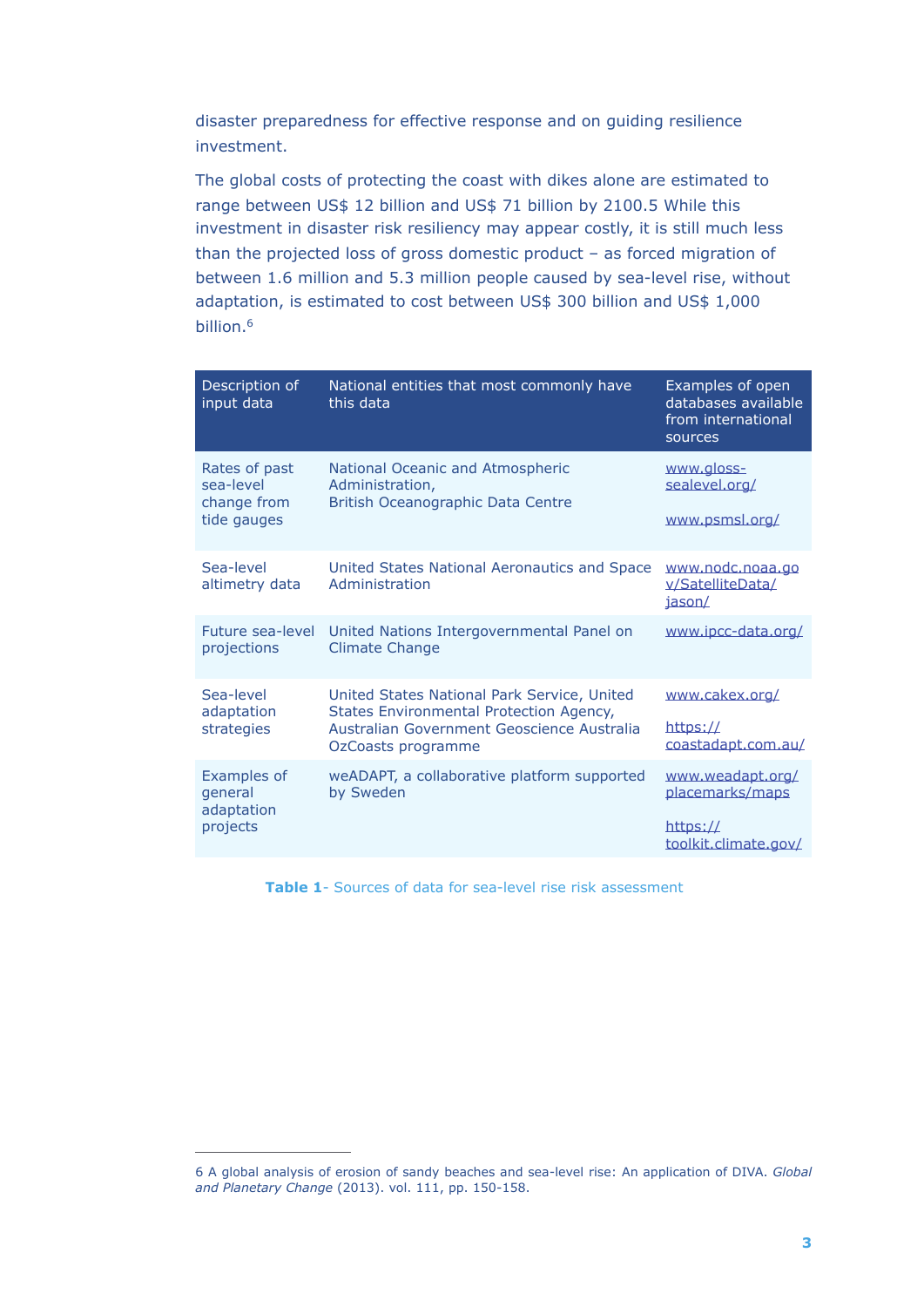Table 1 includes input data required for understanding disaster risk. However, uncertainties exist that could influence the outcome of risk assessment. These uncertainties can be due to the following:

- Choice of sea-level rise scenario (also known as greenhouse gas concentration representative concentration pathways)7
- Accuracy of the models used (to be specified by the authors of the models)
- Secondary hazards (e.g. storm surge and groundwater intrusion) that could provide a "tipping point" for reconstruction, adaptation, or abandonment
- Willingness across all scales (intergovernmental, within the State, community, individual) to invest in planning to manage risk.

# **Exposure and vulnerability assessment**

It is estimated that US\$ 9.6 trillion to US\$ 11 trillion in global assets and 290 million to 310 million people live within the present-day 100 year flood zone.5 This number does not include those working within the coastal zone who could be exposed to sea-level rise by 2100.

Neumann et al.8 offer four different scenarios under which demographic data are combined with sea-level rise data to identify the most vulnerable regions. People living in the coastal zone in China, India, Bangladesh, Indonesia and Viet Nam are estimated to be most vulnerable due to secondary storm surge hazards. Africa is also in a precarious position due to its rapid population growth and urbanization in the coastal zone, which will make Egypt and sub-Saharan countries in eastern and western Africa more vulnerable to sea-level rise and its associated hazards. Prevention measures and long term planning early on can help reduce vulnerabilities by retreating from any zones of potential exposure. Funds should be secured for any critical resources or infrastructure that cannot be moved but can be protected using engineered methods (e.g. elevate roads and buildings).

# **Risk assessment use in national DRR measures**

A number of national-level DRR measures are important for management, after the risk of sea-level rise has been assessed.9 These measures include the following:

• Promoting the collection of appropriate data and encourage the use of

<sup>7</sup> Van Vuuren, D. P. and others (2011). The representative concentration pathways: an overview. *Climatic Change,* vol. 109, pp. 5-31.

<sup>8</sup> Neumann, B. and others (2015). Future coastal population growth and exposure to sea-level rise and coastal flooding - a global assessment. PLOS ONE 10.

<sup>9</sup> United Nations Office for Disaster Risk Reduction (2015). Sendai Framework for Disaster Risk Reduction 2015-2030, p. 37.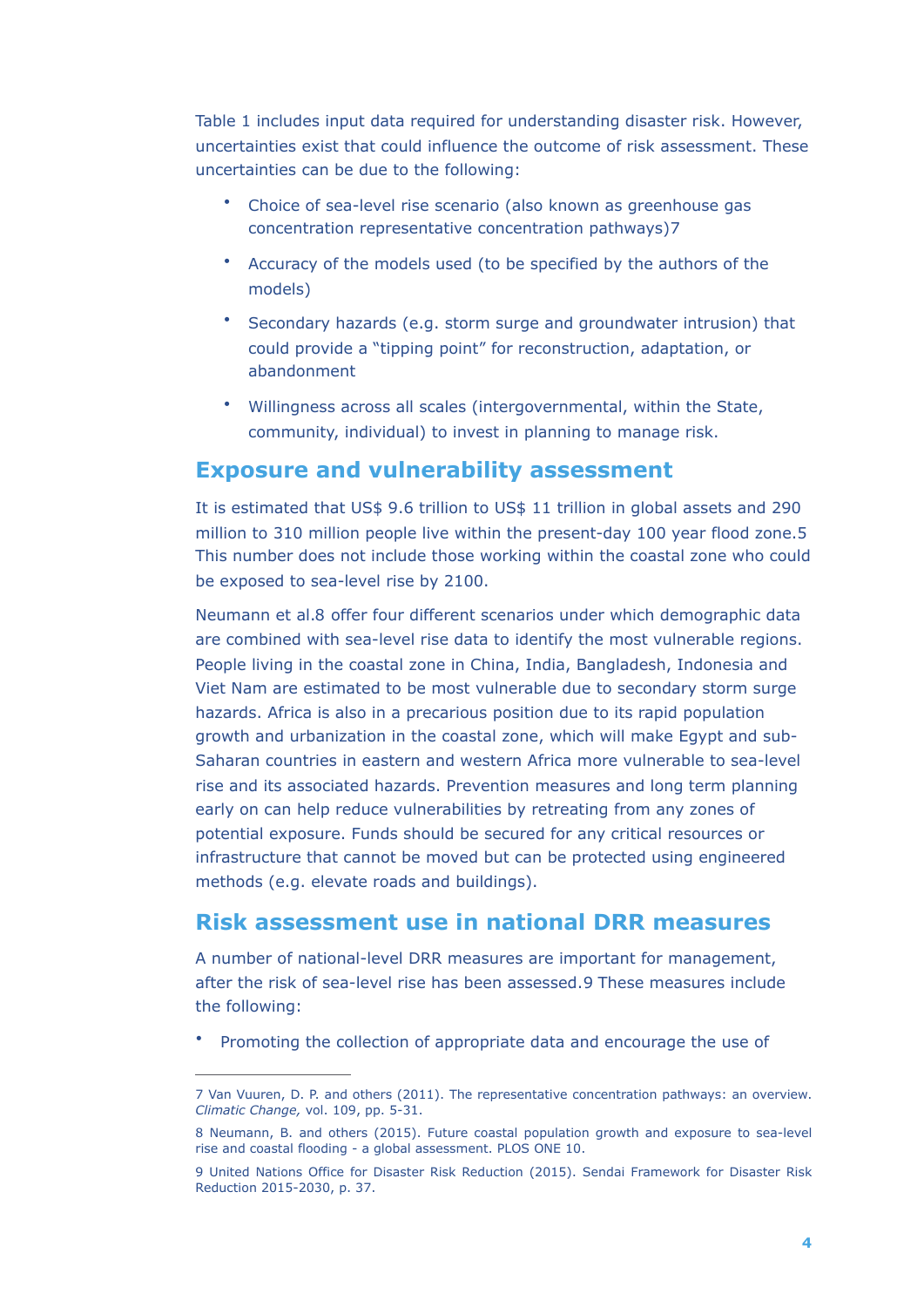standardized baselines for the periodic assessment of sea-level risk and secondary hazards such as storm surge and groundwater intrusion.

- Adopting and implementing national sea-level rise plans that take into account changes in sea level across multiple timescales and climate change scenarios.
- Putting in place mechanisms to periodically assess and publicly report on progress in implementing resiliency measures to address sea-level rise. The reports should promote public scrutiny and be subject to institutional debates, including by parliamentarians, as well as scientists from the climate change arena.
- Promoting the mainstreaming of sea-level plans and assessments that include mapping and management strategies for rural development planning and management of wetlands, coastal floodplains areas, and any other areas prone to flooding.
- Encouraging the revision of existing building codes to include the impact of sea-level rise in designated flood and storm surge zones; and assessing buildings based on their adaptive capacity and ability to be relocated if necessary.
- Promoting cooperation among diverse institutions across multiple spatial scales.
- Promoting the inclusion of planning to adapt to sea-level rise into poststorm and other post-disaster documents. This includes rebuilding based on future shoreline positions.
- Considering the relocation of public facilities and infrastructure.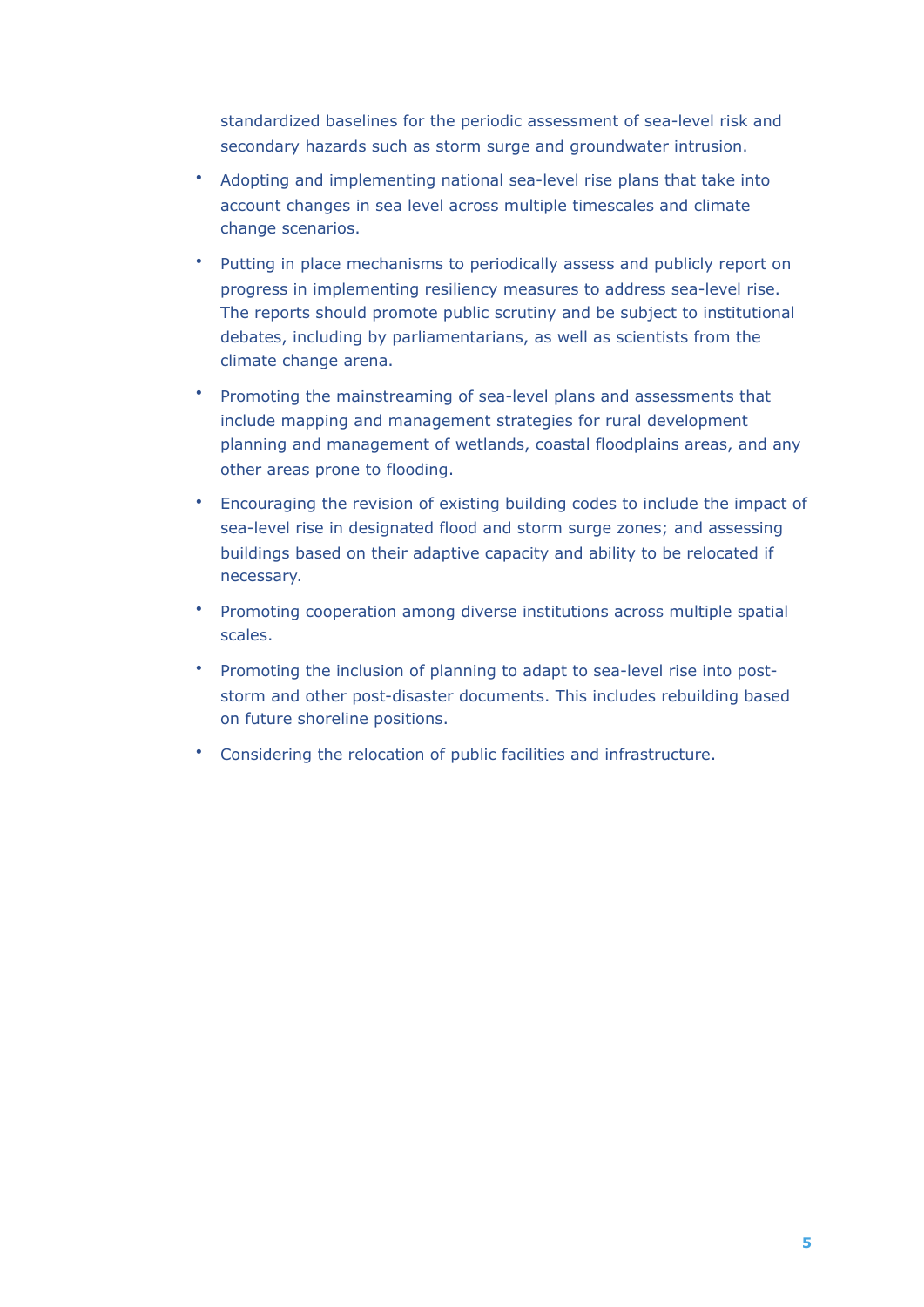#### **Box 1**

# A case of country good practice: Australia

The Government is actively planning for sea-level rise. In 2015 the Department of the Environment and Energy released its National Climate Resilience and Adaptation Strategy, which outlined the following four priorities for national engagement: (a) understand and communicate, (b) plan and act, (c) check and reassess and (d) collaborate and learn.

Managed retreat has been implemented in many parts of the country. Five guiding principles exist for those attempting this strategy. Managed retreat may not be an option for many less economically developed countries if they do not seek to establish and maintain protective coastal ecosystems. Sea-level rise will continue to be a hazard in regions that promote population growth along the coastline while ignoring the cumulative impacts of development and asserting political pressure for coastal development.

Liability laws that favour developers also put those at risk, since many are unaware of their potential future exposure to sea-level rise. The establishment of conditional occupancy rights (managed retreat via compensation for present-day landowners to abandon future at risk property) is one proposed technique to raise homebuyers' awareness of this issue, although stakeholder attitudes towards this approach vary.

Australia is an economically developed country, which makes adapting to sea-level rise easier because it can afford to pursue a number of strategies such as seawalls, beach sand replenishment and subsidized managed retreat to reduce the risk from sea-level rise and its associated secondary hazards.

But a number of less economically developed countries are also leading the way in creating strategies for reducing their sea-level rise risk. The Least Developed Countries Fund was established to help enhance and adapt infrastructure and develop community-based projects that build adaptive capacity across 51 least developed countries.